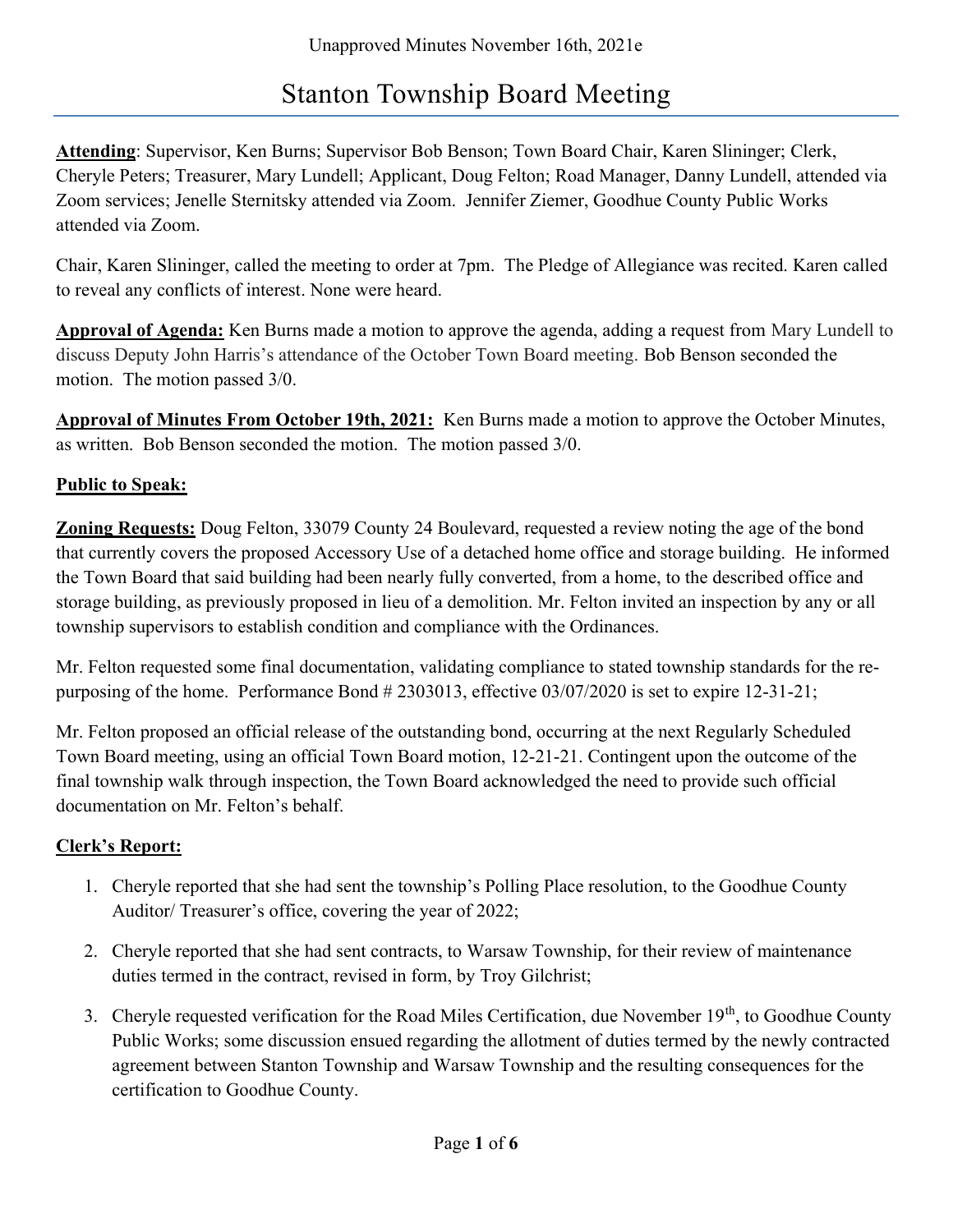- 4. Cheryle reported that she had gone to Red Wing to record documents for Goodhue County Public Works/Lake Byllesby Park;
- 5. Cheryle stated that she had contacted the Fitterers regarding culvert access and inspection.

#### Beginning Balance \$351,201.86

| Unapproved Minutes November 16th, 2021e                                                                                      |                              |                                                                                                                                                                                                                                                                                                                                                                                                                                              |
|------------------------------------------------------------------------------------------------------------------------------|------------------------------|----------------------------------------------------------------------------------------------------------------------------------------------------------------------------------------------------------------------------------------------------------------------------------------------------------------------------------------------------------------------------------------------------------------------------------------------|
| Final miles were stated as 32.82, approximately $\frac{1}{4}$ mile (added to 32.57).                                         |                              |                                                                                                                                                                                                                                                                                                                                                                                                                                              |
| 4. Cheryle reported that she had gone to Red Wing to record documents for Goodhue County Public<br>Works/Lake Byllesby Park; |                              |                                                                                                                                                                                                                                                                                                                                                                                                                                              |
| 5. Cheryle stated that she had contacted the Fitterers regarding culvert access and inspection.                              |                              |                                                                                                                                                                                                                                                                                                                                                                                                                                              |
| Ken Burns made a motion to approve the Clerk's Report. Bob Benson seconded the motion. The motion<br>passed 3/0.             |                              |                                                                                                                                                                                                                                                                                                                                                                                                                                              |
| <b>Beginning Balance \$351,201.86</b>                                                                                        |                              |                                                                                                                                                                                                                                                                                                                                                                                                                                              |
| Receipts                                                                                                                     | \$2,095.59                   | <b>Treasurer's Report:</b>                                                                                                                                                                                                                                                                                                                                                                                                                   |
| Disbursed                                                                                                                    | \$14,247.12                  | Mary Lundell recited the township's "receipts and disbursements", October<br>1-31st, 2021, including a total. She then submitted the Cash Control Report<br>and Statement of Receipts, Disbursements and Balances (Schedule 1 YTD)<br>and requested that the supervisors sign it. They did so. The Clerk's<br>reconciliation of the bank statement and Cash Control Report were submitted<br>for Supervisors' review and signature, as well. |
| Ending Balance<br>Ending Balance October., 2020                                                                              | \$339,050.33<br>\$261,608.01 | A brief year to date review, of historic Fund balances, was made. The<br>monthly Ending Balance for October, 2020 was noted as \$261,608.01.                                                                                                                                                                                                                                                                                                 |
|                                                                                                                              |                              | Treasurer Lundell reported that MMB had sent \$2053.89 accounting for Ag<br>Credits.                                                                                                                                                                                                                                                                                                                                                         |

Treasurer Lundell invited questions regarding the Bank Statements. Ken Burns inquired about the ARPA fund and whether that had been included in totals. Mary stated that the fund name had been called out as the "Covid" fund, per request, and represented one half of the amount accredited.

Mary spoke briefly about re-allotment of amounts unclaimed by other townships. The unclaimed amounts were calculated and subsequently apportioned to only township accounts that had already received ARPA funds.

Bob Benson made a motion to approve the Treasurer's Report. Ken Burns seconded the motion. The motion passed 3/0.

Building Report: Ken Burns inquired about the machine shed's drainage system and whether it might need some insulation from extreme freezing temperatures. Danny replied that he had acquired an insulated tarp for covering, if necessary.

Bob Benson made a motion to accept the Building Report. Ken Burns seconded the motion. The motion passed 3/0.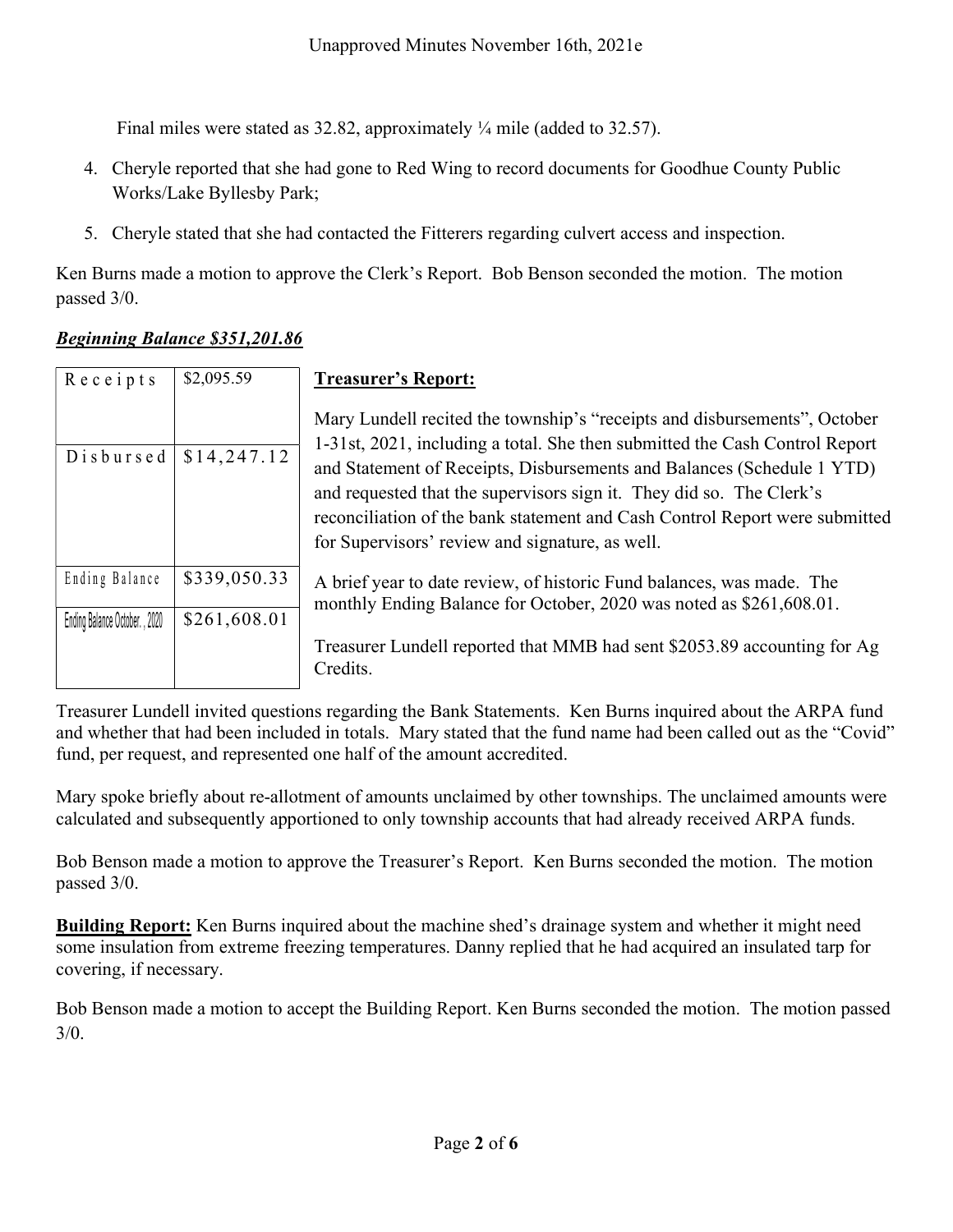Road Report: Danny reported that Warsaw Township had constructed a turn around that appears to be located entirely within Warsaw Township jurisdiction on the west side of 35<sup>th</sup> Avenue, approximately 40-50 feet south, near the culvert under the road.

Danny reported that "Dead End" signs had been requested, by a resident, for roads in the neighborhood near the funeral home,  $303^{\text{rd}}$  and  $304^{\text{th}}$ . Some brief discussion ensued. Danny noted that he would add two such signs to the running list of signs slated for purchase.

Danny reported that the plow blade, for the Silverado, is in need of welding. He requested a recommendation for a welder. The supervisors encouraged Danny select the vendor of his choice.

Danny reported that Anderson Rock and Lime, Inc. had been in contact for seasonal salt and sand supply, delivered.

 Danny reported that a few more grading touch ups were still needed; the recent moisture would improve the conditions for grading, until the frost comes. He reported that the fall chloride application had gone down.

The condition of the crowning on 310<sup>th</sup> street was discussed briefly; road puddles were a noted concern.

Ken Burns made a motion to approve the Road Report. Bob Benson seconded the motion. The motion passed 3/0.

## Old Business:

- 1. The Warsaw Township Maintenance Contract was reviewed; Karen Slininger read the contract agreement aloud and noted the Warsaw Township edit from " ¼ mile" to "2048 feet", no changes in contract fees. Bob Benson made a motion to sign and adopt the contract. Some brief discussion ensued regarding the pertaining legal fees incurred for Stanton Township's consult with Troy Gilchrist; Warsaw Township had previously declined to contribute toward said fees. Karen Slininger seconded the motion. The motion passed 3/0. Karen Slininger signed the agreement; Cheryle Peters attested the signing.
- 2. Ken Burns reported that he had inspected the Jacobsen property, Friday November 12<sup>th</sup>, 30700 Oxford Mill Road. He confirmed that the filtering system appeared to have been maintained, per program specifics. On Monday, the  $15<sup>th</sup>$ , a complaint was received regarding an odor near Cannon Custom Cabinets. Ken stated that he had returned to Cannon Custom Cabinets for response. Later that day, another complaint was received regarding fumes, detected off of the Cannon Custom Cabinets property. Ken returned and established the complaint; the material being sprayed is characterized as a lacquer, per Mr. Jacobsen. Ken stated that he had done some research on ratings and thresholds for emissions per the Minnesota Pollution Control Agency.

Recent township inspections had been conducted on and off the property and had found the exhaust system deficient, though at full capacity.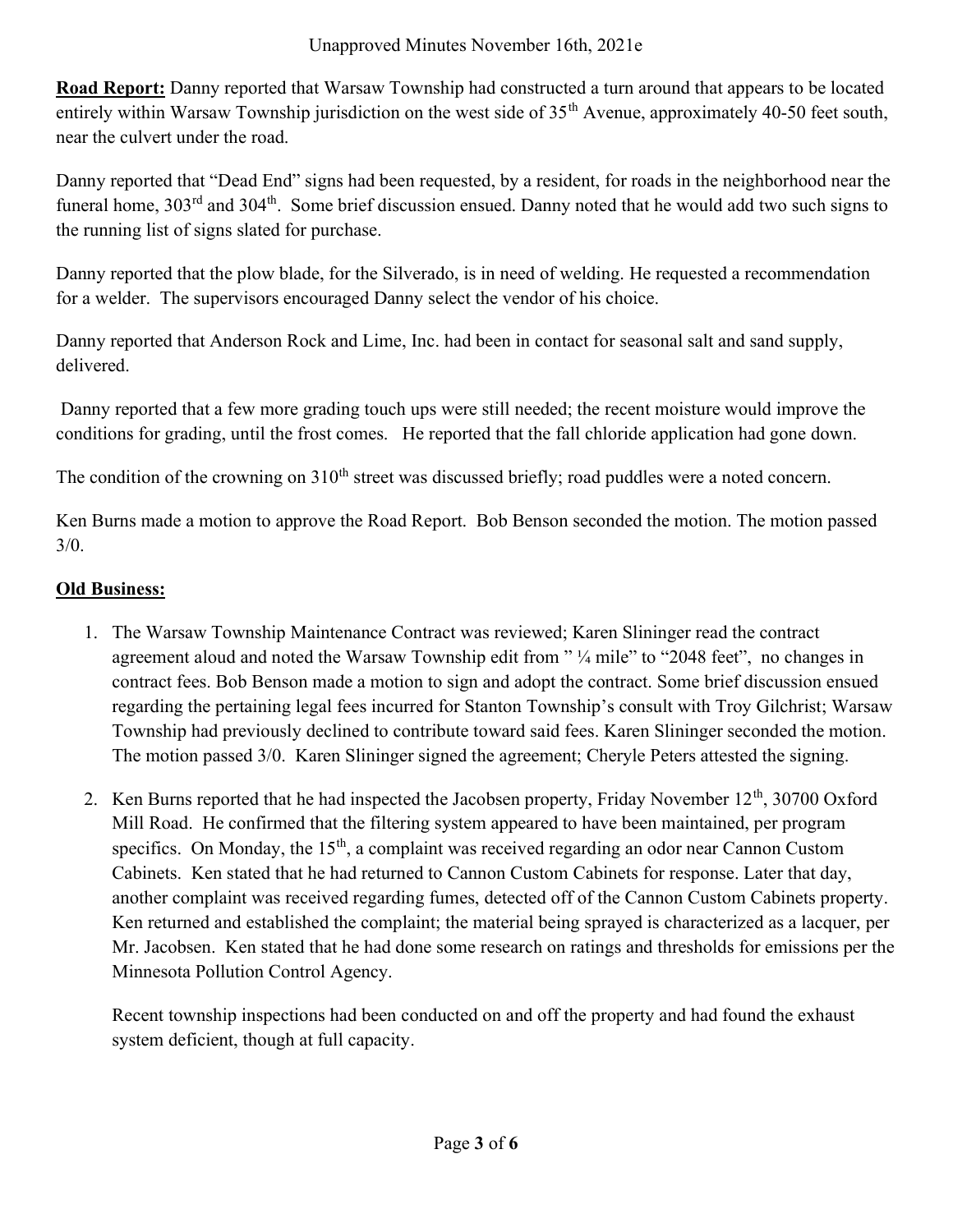Ken Burns made a recommendation, to the Town Board, to give notice that an exhaust system upgrade that would effectively remove the odors of Volatile Organic Compounds must be used in operations. Karen Slininger stated her support for the recommendation; Bob Benson agreed, as well.

Bob Benson made a motion to approve the township issue of a written notice, to Mr. Jacobsen, that an effective upgrade to the current exhaust system, would be required to allow the present commercial use of the higher VOC' s in Cannon Custom Cabinets operations. Ken Burns seconded the motion. Some discussion ensued. March 1<sup>st</sup> was stated as a deadline for the install; consequences would be the required cessation of high VOC product use. The motion passed 3/0.

- 3. Cheryle reported that Mr. Jacobsen had agreed to print and sign the Hold Harmless agreement in regard to the encroachment of sprinkler heads into the township Right of Way along Oxford Mill Road. It was explained that personal property cannot always be protected. Mr. Jacobsen offered to deliver the document to Ken Burns.
- 4. Ken Burns explained that his schedule would, soon, be more flexible regarding the Town Hall website modification. Other township business had taken priority.
- 5. Karen reported that, after considerable discussion, the proposed Solar Ordinance had gone back to the Planning Commission to establish requested edits. The Planning Commission will review at their Regularly Scheduled meeting, December 14<sup>th</sup>, before returning it to the Town Board for further review.
- 6. Discussion of the Goodhue County Sheriff's presence at the October Town Board meeting occurred.

#### New Business:

- 1. Mary was able to finish Payroll duties; no extra short meeting for Payroll Check Signing was necessary; board members thanked Mary for her efficiency.
- 2. Jennifer Ziemer, Goodhue County Public Works, attended via Zoom, and requested a modification for the siting of the split rail fence at the Cascade Area Park.

Danny Lundell suggested the execution of a maintenance agreement with Goodhue County Public Works.

It was noted that the access gate would be closed and locked for the winter.

Ms. Ziemer noted that bids would be let on Wednesday, November  $17<sup>th</sup>$ , for the construction of the Pavilion at Lake Byllesby Park.

- 3. Mary reported that the aggregate residual funds, from the 400 townships that did not apply for ARPA Federal grants, would be reallocated to those townships that did apply and received ARPA funds.
- 4. A lobbying matter was noted regarding an imminent Senate vote allowing more latitude with ARPA funds under the category of Lost Revenue.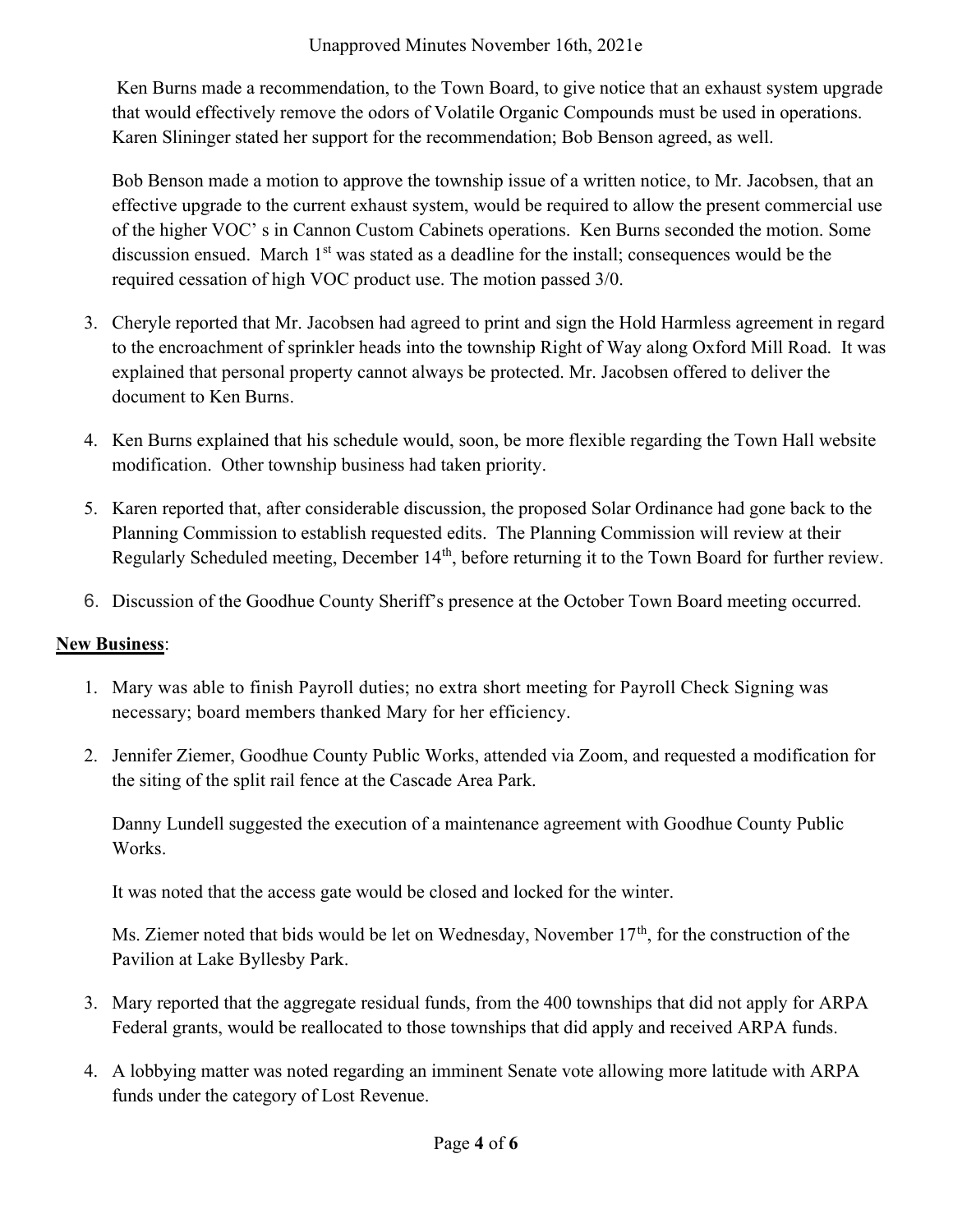#### Unapproved Minutes November 16th, 2021e

- 5. Discussion ensued regarding a house charge at Casey's as a gasoline vendor.
- 6. Ken offered to research an option for the township to open a house billing account with Zoom for the purpose of offering remote meetings in addition to on site meetings and also the added monthly charges for the Word Press website services.
- 7. Cheryle offered to go to First Farmers to inquire about a township credit card.
- 8. Limited discussion of the Goodhue County Sheriff's presence at the October Town Board meeting occurred.

Upcoming Meetings: Township Tuesday Conference Calls have been re-scheduled for only the First and Third Tuesdays, at 10 AM. (The Zoom App must be installed).

### https://us02web.zoom.us/j/88491131671

Meeting ID: 884 9113 1671

OR participate via Zoom meeting via phone, (646) 558-8656 passcode 88491131671#

## Participate via Zoom meeting via computer (preferred):

1st Tuesday: 10:00 AM

3rd Tuesday: 10:00 AM

Reports of Meetings Attended: Mary Lundell reported that she had attended the Tuesday, MAT conference and reported on the subject of Road Approaches and the associated permitting.

MAT Tuesday conferences are attended when possible, remotely. New hours have been offered.